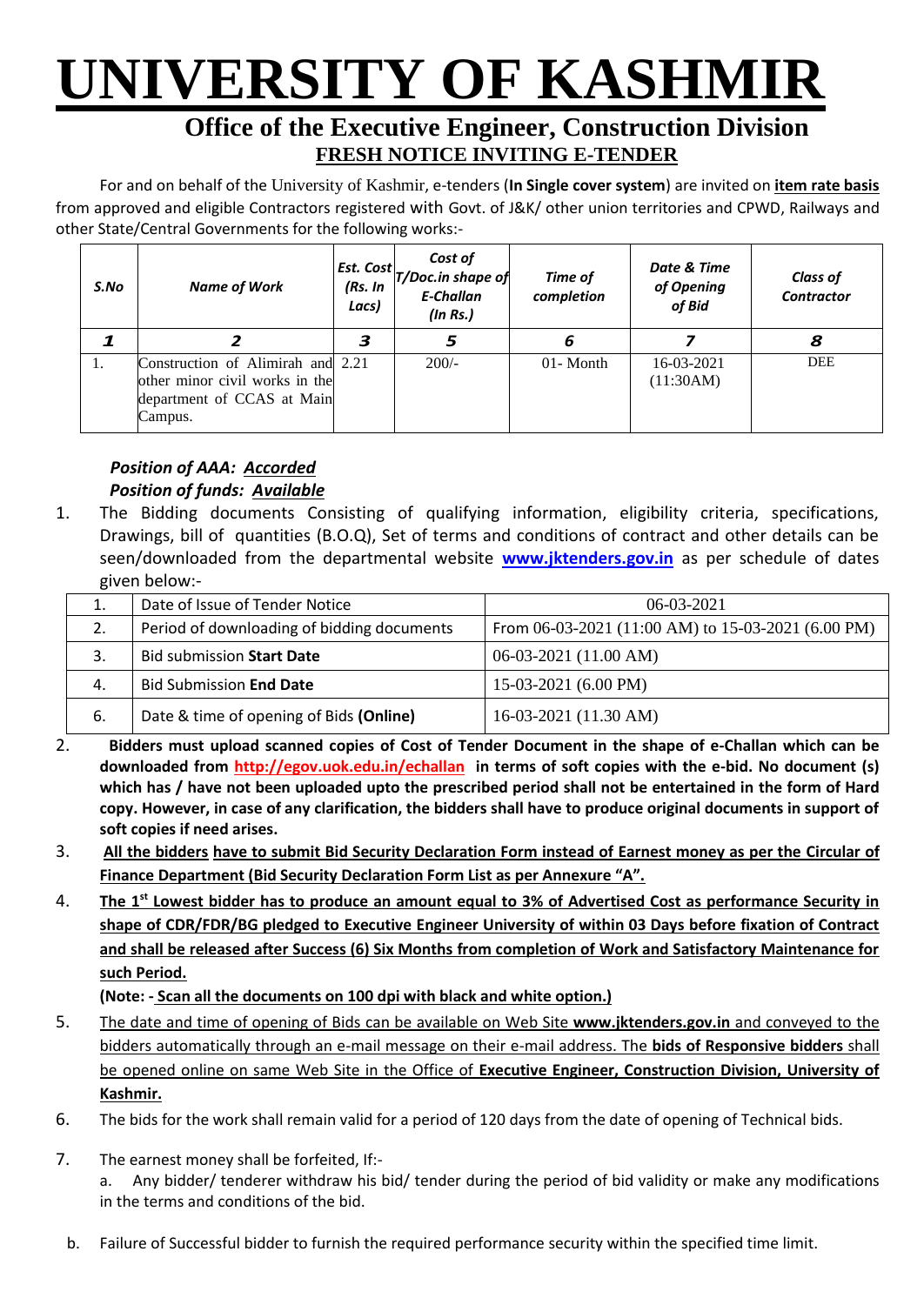- c. Failure of Successful bidder to execute the agreement within 28 days after fixation of contract.
- 8. Instruction to bidders regarding e-tendering process.
- 8.1. Bidders are advised to download bid submission manual from the "Downloads" option as well as from "Bidders Manual Kit" on website [www.jktenders.gov.into](http://www.pmgsytendersjk.gov.into/) acquaint bid submission process.
- 8.2. To participate in bidding process, bidders have to get 'Digital Signature Certificate (DSC)' as per Information Technology Act-2000. Bidders can get digital certificate from any approved Vendor.
- 8.3. The bidders have to submit their bids online in electronic format with digital Signature. No bid will be accepted in physical form.
- 6.4. Bids will be opened online as per time schedule mentioned in Para-1.
- 6.5 The Department will not be responsible for delay in online submission due to any reasons.
- 9. Bidders are advised not to make any change in BOQ (Bill of Quantities) contents. In no case they should attempt to create similar BOQ manually. The BOQ downloaded should be used for filling the item rate inclusive of all taxes and it should be saved with the same name as it contains.
- 10. Price escalation and Taxes:- The unit rates and prices shall be quoted by the bidder entirely in Indian Rupees and the rates quoted shall be deemed to include price escalation and all taxes including CGST and SGST upto completion of the work, unless otherwise specified. Deduction on account of taxes shall be made from the bills of the contractor on gross amount of the bill as per the rates prevailing at the time of recovery.
- 11. Bidders are advised to use "My Documents" area in their user on e-Tendering portal to store such documents as are required.
- 12. In case of any specified project the relevant guidelines / standard bidding document shall be followed.
- 13. Instructions to Bidder (ITB)
- 13.1. All bidders shall upload the following information and documents along with qualification criteria / qualification information with their bids:
	- *a.* Copies of original documents defining constitution/ legal status, place of registration with up to date renewal and principal place of Business.
	- *b. Valid GSTIN Registration with latest clearance certificate/Acknowledgement receipt of GST return copy GST-3B and PAN Card*.
- 13.2. The bidder at his own responsibility and risk should visit and examine the site of work and its surroundings before submission of bid.
- 13.3. Non attendance of pre-bid meeting will not be cause of disqualification of the bidder.
- 13.4. All documents relating to the bid shall be in the English Language.
- 14. The Bidder shall have to use good quality approved materials at his own cost, no departmental supplies be made by the University
- 14. If the bidder does not quote rate for any item of the rate list/quantity schedule, cost of such item/ items shall be deemed to be part of the overall/total contract value. No rate shall be allowed for such item / items in the allotment of contract.
- 14. General Conditions of Contract:-
- 14.1. The date of start of the work shall be reckoned within one week from the date of issuance of LOI/Contract allotment as the case may be.
- 14.2. Penalty for delay in completion:-In case of delay in completion of work beyond stipulated period of completion, penalty of Rs. 2000/- per day but up to maximum of 10% of the total contract shall be imposed.
- 14.3. Time extension:-Suitable time extension shall be granted in case of increase in scope of work and in the event of delay beyond control of contractor to be determined by the department.
- 14.4. Advance Payments:-No mobilization advance/equipment advance shall be paid unless otherwise specified in the SBD.
- 14.5. Secured Advance:-No secured advance is admissible unless otherwise specified.
- 14.6. Retention Money: 10% shall be deducted from each running bill of the successful contractor which shall be released after virtual completion of work in all respects/when recommended.
- 14.7. Schedule of Payment:-The payment schedule shall be fixed after award of contract in favour of successful bidder, on the basis of availability of funds and value of work executed, shall be determined by the Engineer.
- 14.8. Amendment of bidding document:-Before the deadline for submission of bids the employer may modify the bidding documents by issuing Addenda.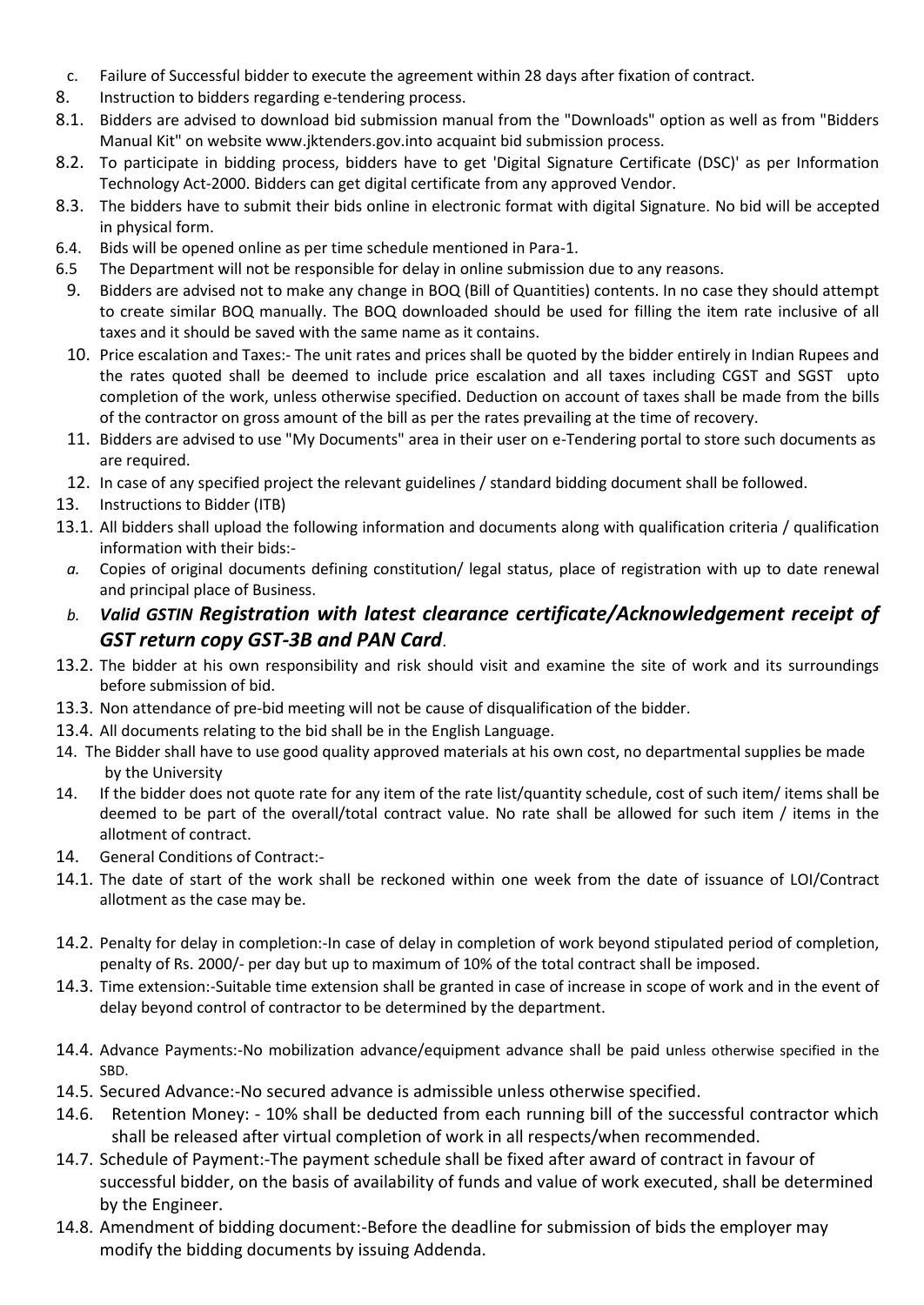- 14.9. The tender receiving authority reserves the right to accept or reject any tender or all tenders without assigning any reason thereof.
- 14.10. Restoration of work: On completion of contract the contractor shall be responsible to remove all un-used material and restore all work in its original position at his own cost.
- 14.11. Traffic regulations:-The contractor is bound to adhere to traffic regulations as is applicable from time to time and ensure arrangements of smooth regulation of traffic during execution of work.
- 14.12. Arbitration:- The arbitration shall be conducted in accordance with the arbitration procedure stated in the J&K conciliation and Arbitration Act No:-xxxv of 1997 issued vide SRO No:-403 vide Notification of J&K Govt., "Law Department" 11th December-1997.
- 14.13. Defective Liability period: The DLP shall be commenced from the date of certified completion of work and period shall be 6 months.
- 14.14. All Key Construction material shall have to be strictly as per prescribed specifications and approval of the Engineer In-charge.

The CDR shall be released after (6) six months from completion of the work and satisfactory maintenance for such period.

- 14.15. Failure on part of the contractor to fulfill his obligations of maintenance schedules shall result in forfeiture of the deposits held for this purpose as well as the CDR for this work.
- 14.16. Safety: The contractor shall be responsible for safety of all activities at site of work.
- 14.17. Discoveries: Anything of historical or other interest or of significant value unexpectedly discovered on the site shall be the property of University.
- 14.18. Tests:-The contractor shall be solely responsible for carrying out the mandatory tests required for the quality control at his own cost (if applicable).
- 14.19. Termination: The employer may terminate the contract if the contractor causes a fundamental breach of the contract.
- 14.20. Fundamental breach of contract will include:
	- **a.** Continuous stoppage of Work for a period of 30 days without authorization of Engineer in-charge.
	- **b.** Contractor is declared bankrupt.
	- **c.** Any evidence of involvement of contractor in corrupt practices.
	- **d.** If the contractor indulges in willful disregard of the quality control measures put in place by the department.
	- **e.** Contractor delays the completion of work beyond stipulated time of completion.
	- **f.** Pursuant to the process of termination of defaulted contract, the employer reserves the right to invite fresh tender for the balance work at the risk and cost of defaulting contractor.
	- **g.** If in case contractor failed to start /complete the work, within the stipulated time period, his CDR/Earnest Money shall be forfeited after termination of the contract. Besides, defaulting contractor shall be debarred from taking works in R&B Department at least for one year.

14.21. Major Labor Laws applicable to establishment engaged in building and other construction Work:-

- a. Workmen compensation act 1923.
- b. Payment of Gratuity Act 1972.
- c. Employees P.F. and Miscellaneous Provision Act 1952.
- d. Maternity Benefits Act 1951.
- e. Contract Labor (Regulation & Abolition) Act 1970.
- f. Minimum Wages Act 1948.
- g. Payment of Wages Act 1936.
- h. Equal remuneration Act 1979.
- i. Payment of bonus Act 1965.
- j. Industrial disputes Act 1947.
- k. Industrial employment standing orders Act 1946.
- l. Trade Union Act 1926.
- m. Child Labor (Prohibition & Regulation) Act 1986.
- n. Inter State Migrant workmen's (Regulation of employment & Conditions of service)Act 1979.
- o. The Building and other Construction workers (Regulation of employment and Condition of service) Act 1996 and the Census Act of 1996.
- p. Factories Act 1948.
- q. Compliance with Labor Regulation Laws of J&K State.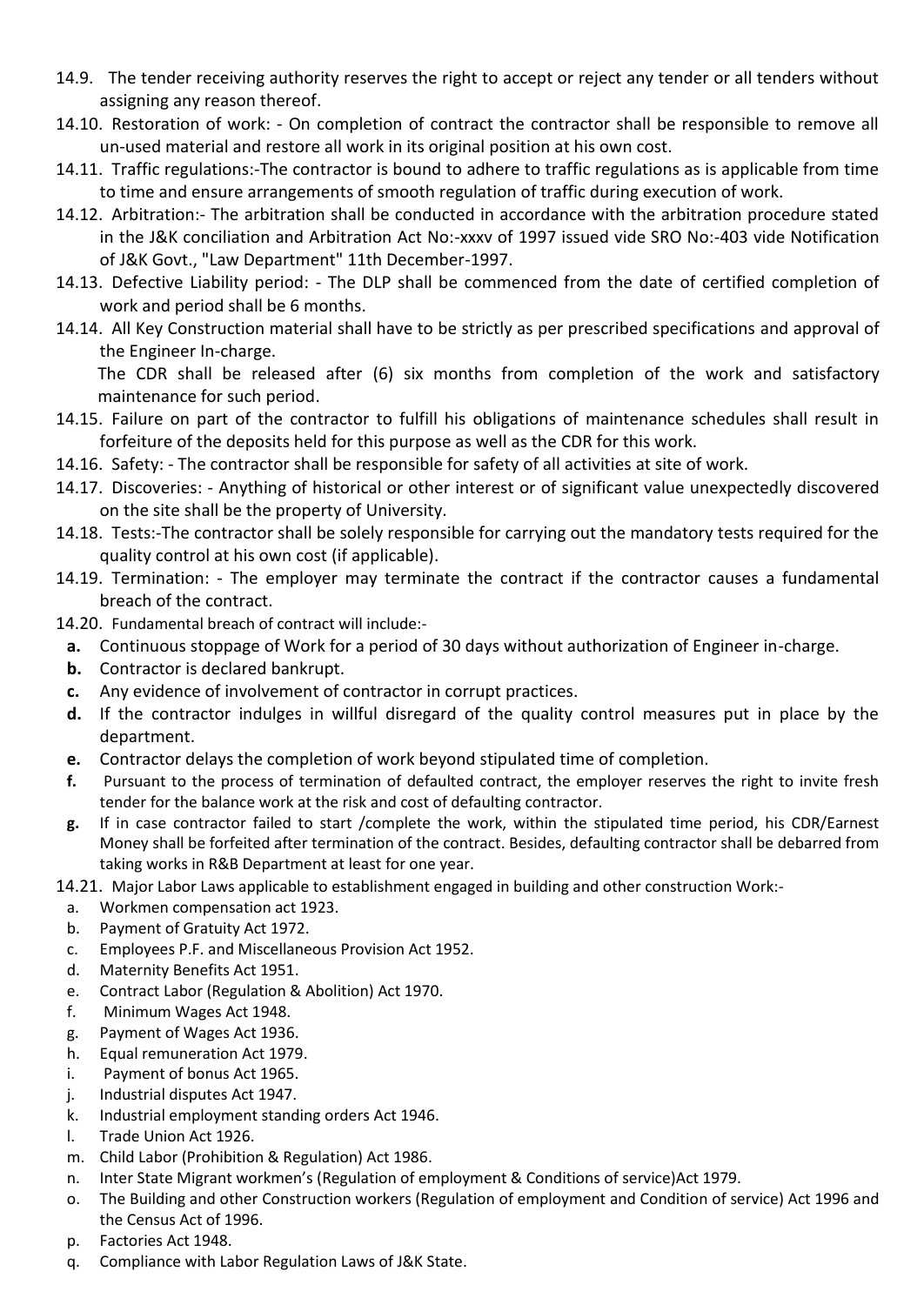- 14.22. Specification/Quality Control: -All items of works shall confirm to specifications as per IRC/ MORTH/ NBO/ CPWD/ SSR/ Any other prescribed specifications and quantities may vary ± 10% to the estimated quantities.
- 14.23. Insurance:- Insurance cover to Labor / Machinery / Work / Plant material / Equipment by the contractor shall be mandatory.
- 14.24. Laws Governing the Contract:-The contract shall be governed by Laws of the land.
- 14.25. Court's Jurisdiction:-In case of any disputes/differences between contractor and Department the jurisdiction shall be J&K State.
- 14.26. Time Extension:
	- a. The work is to be completed within the time limit specified in the NIT and the time of completion will also increase / decrease in proportion with additional / deleted quantum of work depending upon the actual quantum of work.
	- b. Request for extension of time shall be made by the contractor in writing not later than fifteen days of happening of the event causing delay. The contractor shall also indicate in such a request the period for which extension is desired.
	- c. Abnormal /bad weather or Serious loss or damage by fire or Civil commotion, strike or lockout (other than among the labour engaged by the contractor) affecting any or the trades employed on the work, or Non availability of departmental stores. Any other cause which in the absolute discretion of the accepting authority is beyond the contractor's desire.
	- d. On contractor's representation based on the grounds as detailed above the time for completion of the work may be extended by a period considered reasonable by the Department.
- e. Extension of time shall be also admissible in the event of temporary suspension of work.
- 15. The tender / bid is liable to rejection if it does not fulfill the requirements as laid down in NIT.
- 16. All other terms conditions are as per PWD Form 25 (Double agreement Form)

#### **Executive Engineer**

#### NIT No: - F (FRESH)(E.Tend) (UCD) KU/ 60/20 DATED: -05-03-2021.

Copy to the: -

- 1. Director, IT & SS for information .He is requested to upload the main tender notice on the University Web site for wide publicity.
- 2. Deputy/Assistant Registrar (Accounts/Dev) for information.
- 3. P.S. to Registrar for information of the Registrar.
- 4. Head draftsman for information.
- 5. President J&K Constructional Contractors Association, Sheikh Bagh, Srinagar for information.
- 6. Notice board.
- 7. File